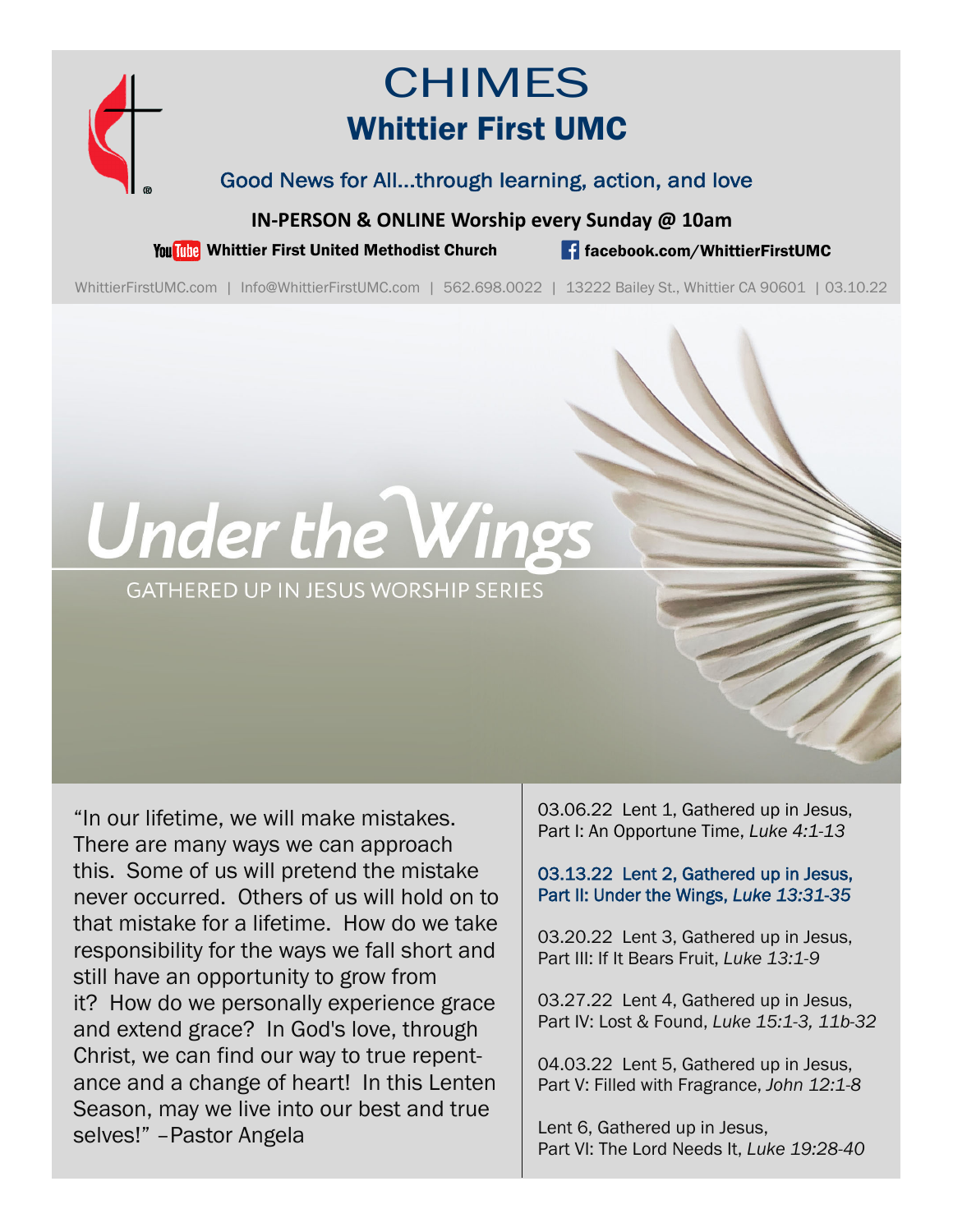We send prayers of comfort and peace to the family of Rev. Lee Hirt, who passed away on March 1st. Please send condolences to: *Mrs. Mary Hirt 10101 W Palmeras Dr., Apt. 311 Sun City, AZ 85373-3012.*

# WORSHIP ATTENDANCE

In-Person

March 6, 2022: 58

Online (Facebook & YouTube) February 27, 2022: 156

# Opportunities for involvement 03.12—17.22

| Sat, 03.12.22    |                                      |
|------------------|--------------------------------------|
| 5 pm             | <b>Hope Circle</b>                   |
|                  | Donna Padgett's home                 |
| Sun, 03.13.22    |                                      |
| $8:45$ am        | M & M Challengers                    |
|                  | Kraft Friendship Room                |
| 10 <sub>am</sub> | <b>Traditional Worship</b>           |
|                  | Sanctuary & Online                   |
| 10:15 am         | <b>Children's Sunday School</b>      |
|                  | Library                              |
| 1 pm             | <b>Young Adult Gathering</b>         |
| 7 pm             | <b>Confirmation Class Online</b>     |
| Tues, 03.15.22   |                                      |
| $1:30$ pm        | <b>Tuesdays with Art &amp; Music</b> |
|                  | <b>Wesley Building</b>               |
| 5 pm             | <b>Messy Church</b>                  |
|                  | <b>Wesley Building</b>               |
| Wed, 03.16.22    |                                      |
| 9 am             | Sew 'n' Sew                          |
|                  | Admin 101                            |
| 7 pm             | <b>Finance Committee Meeting</b>     |
|                  | Online                               |
| Thurs, 03.17.22  |                                      |
| 2 pm             | <b>Staff Meeting</b>                 |
|                  | Kraft Friendship Room                |
| 5 pm             | <b>Jubilant Bells Rehearsal</b>      |
|                  | Bell Room                            |
| 7:30 pm          | <b>Chancel Choir Rehearsal</b>       |
|                  | Choir Room                           |

## UNDIE SUNDIES a Lenten service project

During the six Sundays in Lent, the Church asks that you donate items to benefit the Women's & Children's Crisis Shelter in Whittier. WCCS provides a safe haven to those who are victims of domestic violence. Please bring the items to Church on the designated Sundays or drop off during the week to the office:

> March 6—Boy's underwear March 13 —Girl's underwear March 20—Women's underwear March 27—Socks April 3—Toiletries or Gift Cards April 10—Any of the above



**UMCOR** Global Ministries | The United Methodist Church

United Methodists and others wishing to provide humanitarian assistance to the Ukrainian people in the wake of the Russian invasion of their country may contribute to Advance #982450, UMCOR International Disaster Response and Recovery. This fund will provide direct assistance to those in Ukraine as well as assistance to Ukrainians fleeing to neighboring countries.

Gifts to support the people of Ukraine can be made in the following ways:

- Online at **https://umcmission.org/advanceproject/982450**
- By toll-free telephone: 888-252-6174

● By check with "Advance #982450-Ukraine" written on the memo line, either mailed and addressed to Global Ministries/UMCOR, GPO, P.O. Box 9068, New York, NY, 10087-9068 or given at or through any United Methodist church

One hundred percent of all Advance contributions go to the designated cause.

The United Methodist community in Ukraine, though quite small, is actively engaged in assisting neighbors in need. Global Ministries is in touch with the church's leadership as well as with church leaders in countries welcoming those who are fleeing from violence in Ukraine.